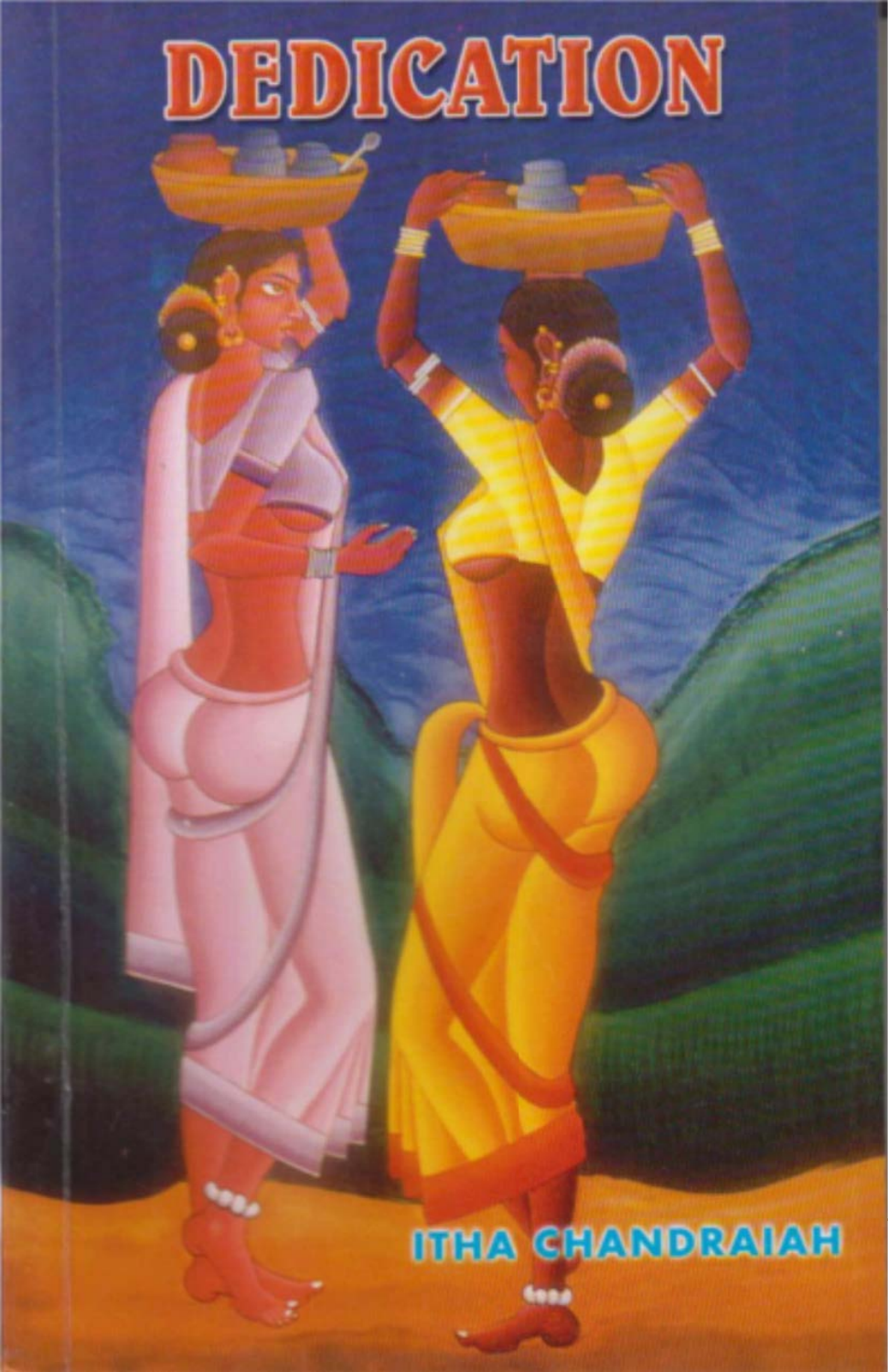# **DEDICATION**

*(Telugu Short Stories of Itha Chandraiah)*

\*\*\*

*Translated by* **D. Ranga Rao**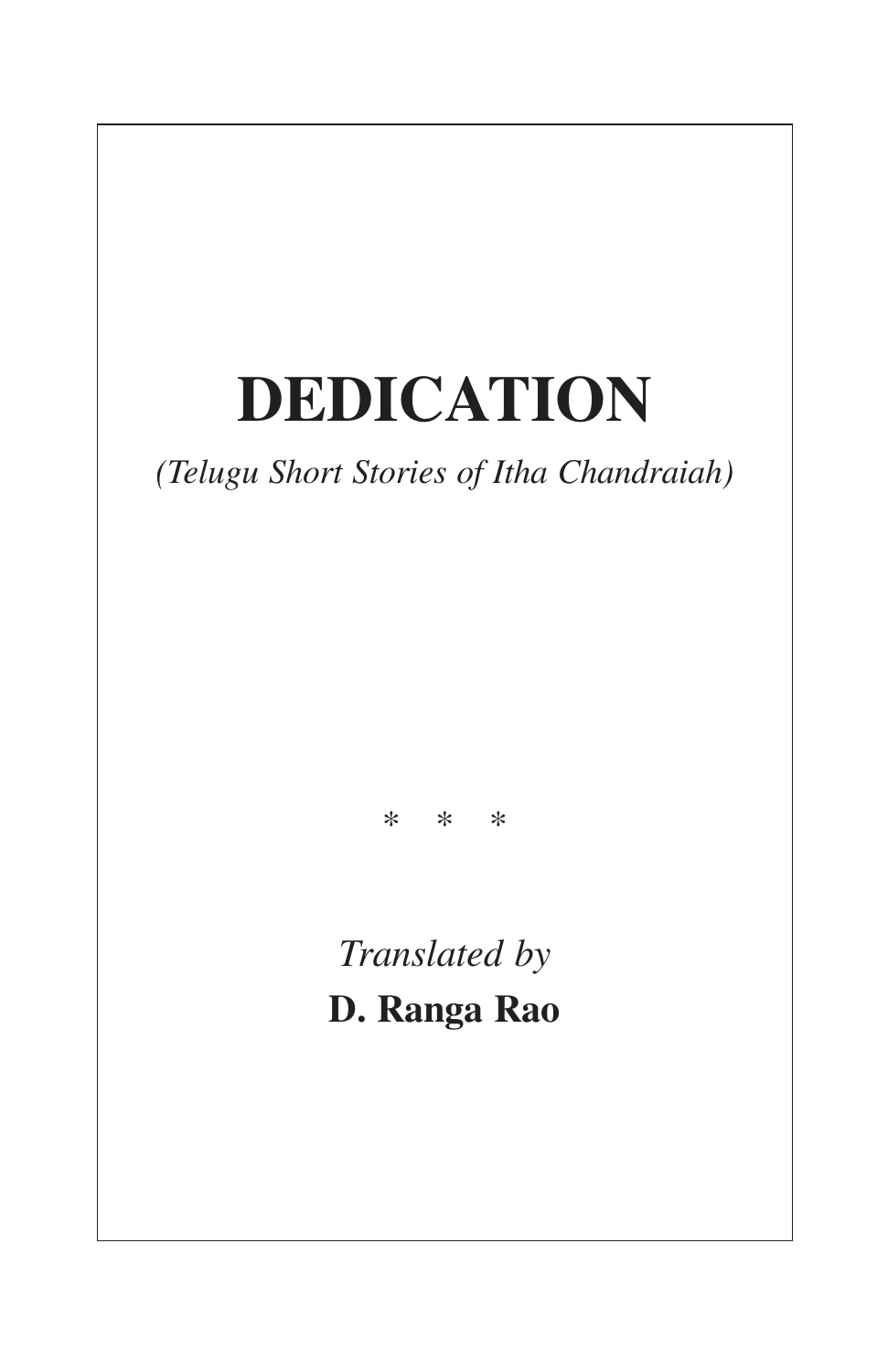#### **CONTENTS**

| 1.  | VIJIYA DASHMI                 | 1   |
|-----|-------------------------------|-----|
| 2.  | <b>DEDICATION</b>             | 10  |
| 3.  | <b>MODERN GANDHARI</b>        | 17  |
| 4.  | <b>RUBY RED CHEEKS</b>        | 27  |
| 5.  | <b>COLD AS ICE</b>            | 37  |
| 6.  | <b>ANKLE BELLS</b>            | 46  |
| 7.  | <b>SEETHAIAH</b>              | 54  |
| 8.  | <b>BELLOW OF BEAUTY</b>       | 63  |
| 9.  | <b>FLAMING FLOWERS</b>        | 70  |
| 10. | THE GARDEN OF HAPPINESS       | 77  |
| 11. | <b>FREE BIRDS</b>             | 88  |
| 12. | <b>MUSIC OF HEART STRINGS</b> | 102 |
| 13. | <b>EDUCATION</b>              | 111 |
| 14. | THE GIFT OF GODS              | 122 |
| 15. | <b>PARROT GREEN SAREE</b>     | 131 |
| 16. | THE ABDOE OF LOVE             | 138 |
| 17. | SON OF THE SOIL               | 145 |
| 18. | <b>SEVEN SEAS</b>             | 151 |
| 19. | <b>FLOWERS OF DAWN</b>        | 160 |
| 20. | <b>JUDGEMENT OF JUDGMENTS</b> | 168 |
| 21. | THE SLIDE                     | 178 |
| 22. | EVERY MAN UNTO HIM SELF       | 182 |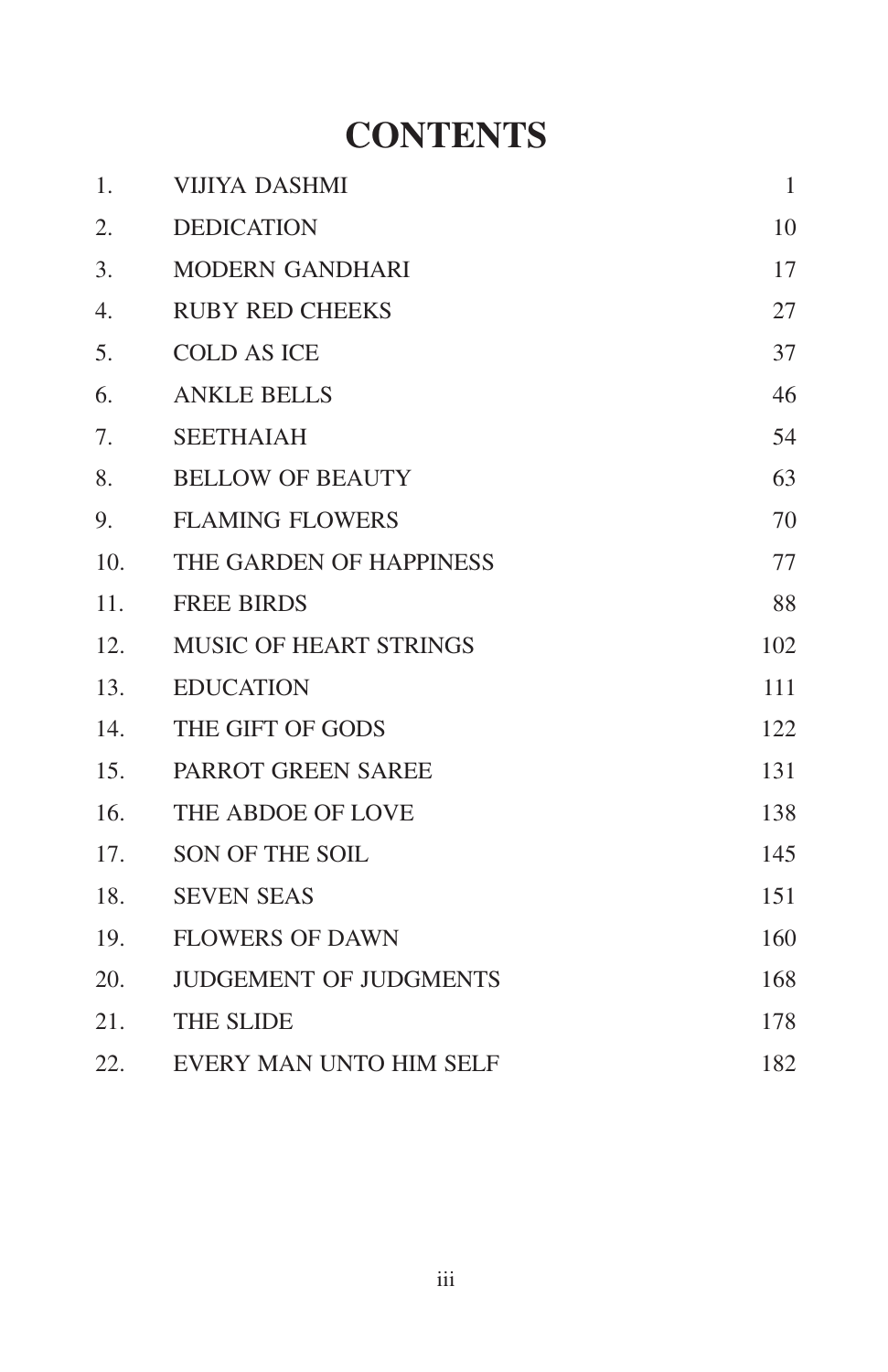### **VIJAYA DASHAMI**

The engine whistled.

"Today is Vijaya Dashami\*. You started on your journey as this is an auspicious day. Be careful during the travel. Give a ring as soon as you reach your place, dear!"

Shravani could see tears clouding the eyes of her mother as the train steamed off. She was moved by the repeated caution which reflected the deep affection of a mother.

"Don't think that my daughter is a coward". A smile danced on the lips of Shravani as her father said these words twirling his moustache proudly.

"I'll do so mother! Get going. Take care of your health, both of you!" Shravani waved them good-bye as her nose stud sparkled brightly.

"Don't worry! Your father retired from the army only the other day! He is sound as a nut. But take care of yourself as you are with child!" Her mother twisted her lips uttering these words, looking at her husband.

As the train moved off Shravani could not hear her mother clearly. The crowded platform was noisy with passengers and those who came to see their relatives and friends off.

"Give a phone call as soon as you reach home". Her father's booming voice was clearly audible. What if he is a big army officer! He made fun of his wife a minute ago but repeated her words himself now! Shravani's eyes moistened at the innate love her father had for her.

The train, like Time, was running forward without looking back. Shravani glanced at the other passengers. They were all lost in conversation. She pushed her suit case beneath the seat and sat leaning back comfortably.

She wanted to inform her husband that she was going over there…….. but why was not the telephone lifted? Where did Praveen go? He will not be in the shop anyway. Her lord had too many avocations! She must squeeze the details out of him after she reached home. When she boxes

\_\_\_\_\_\_\_\_\_\_\_\_\_\_\_\_\_\_\_\_\_\_\_\_\_\_\_\_\_\_\_\_\_\_\_\_\_\_\_\_\_\_\_\_\_\_\_\_\_\_\_\_\_\_\_\_\_\_\_\_\_\_\_\_\_\_\_\_\_\_\_\_\_\_\_ \* The tenth day of the month Asweyuja on which goddess Durga and weapons are worshipped. On this day goddess Durga fought and killed Mahishasura, the demon king.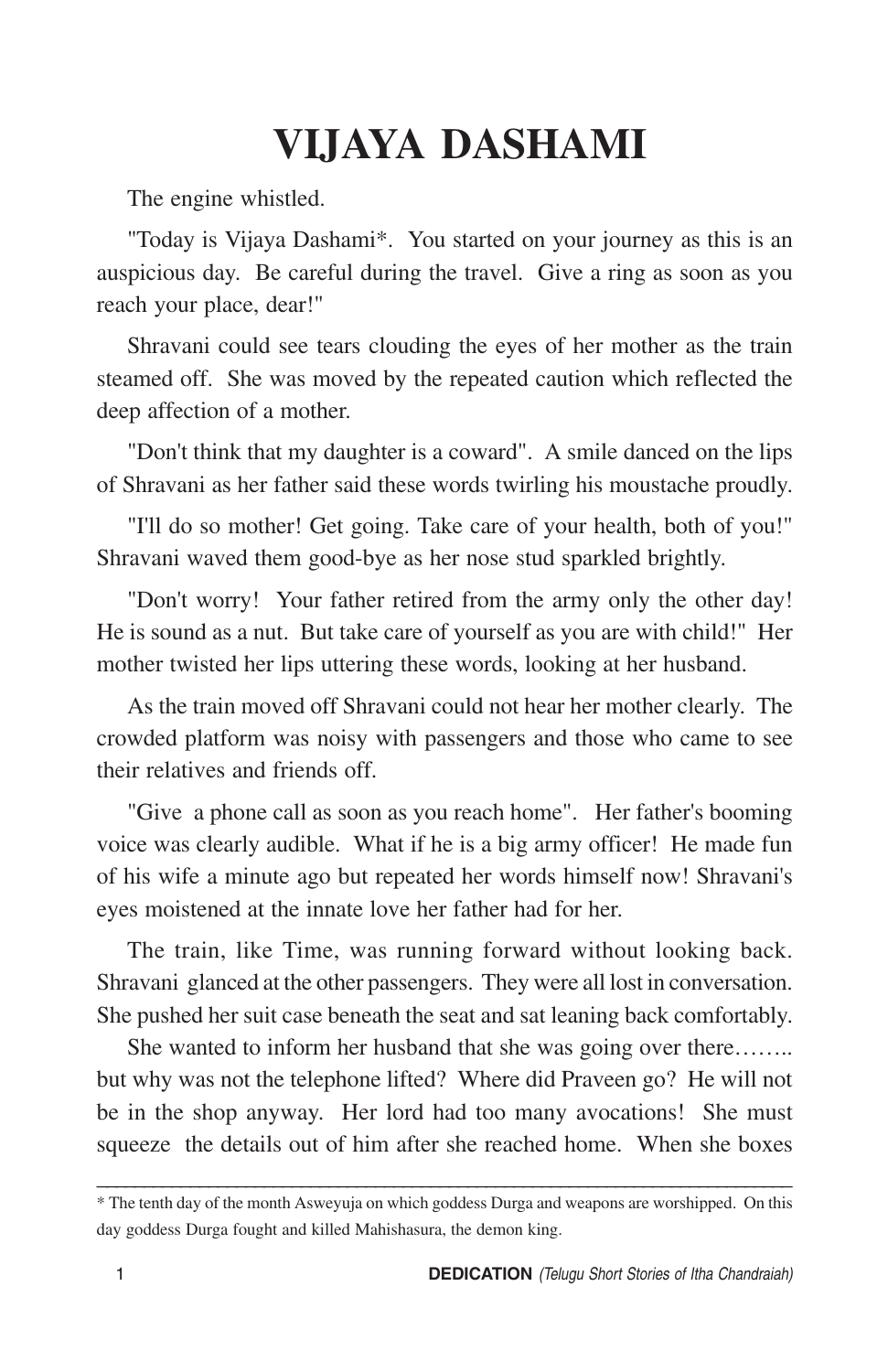his ears, he will shout with pain. On such occasions one should see him…… a beautiful sight it would be….. and the squeals he makes in pain!

Praveen!....... A handsome guy. Active and alert. It was her luck to share life with such a great lover. His parents were dead. He had no relatives living within reach. So what? He was educated…. He loved her with all his heart. He worshipped her with flowers!

Though highly educated, she was a woman. What was more valuable for a woman than her husband's love and affection? By Lord Srimannarayana's grace she had no problems in her life. Her father was a patriot who was protecting the borders of the country along icy mountains, in Kargil ranges, as a senior army officer. Mother, brother and herself were in the care of her maternal uncles leading middle class lives happily. She completed her P.G. course of two years as if in two months! Praveen was responsible for this achievement. Youthful Praveen with his side-long looks and gentle smiles mesmerized her heart….. That day….. She saw him in the Lakshmi Narayana temple where she used to go everyday…… He stood by her side, opposite the deity, in the sanctum santorum. He handed over the coconut and 'harathi' ticket to the priest, glancing at her.

"Tell me your gothra\*, your name and your wife's name" said the priest looking at them both.

"Gothra is Bharadwaja, name Praveen. I am a bachelor. Of course the hunt for a partner has started," told Praveen to the priest glancing at Shravani. They were not just looks. His eyes sprayed nectar and shot shafts of love at her. His radiant smile, which spread along his lip under the dark moustache, touched the innermost recesses of her heart. It was a never imagined, never tasted feeling, altogether a new experience

Praveen received half the coconut from the priest, picked up a flower from those given by the priest and offered it to Shravani.

"Please…… accept this. A flower blooms forth better in the plait of a girl than on the ear of a man. No one knows in which garden this flower blossomed, which gardener plucked it. But it has been sanctified in the

\_\_\_\_\_\_\_\_\_\_\_\_\_\_\_\_\_\_\_\_\_\_\_\_\_\_\_\_\_\_\_\_\_\_\_\_\_\_\_\_\_\_\_\_\_\_\_\_\_\_\_\_\_\_\_\_\_\_\_\_\_\_\_\_\_\_\_\_\_\_\_\_\_\_\_

<sup>\*</sup> Lineage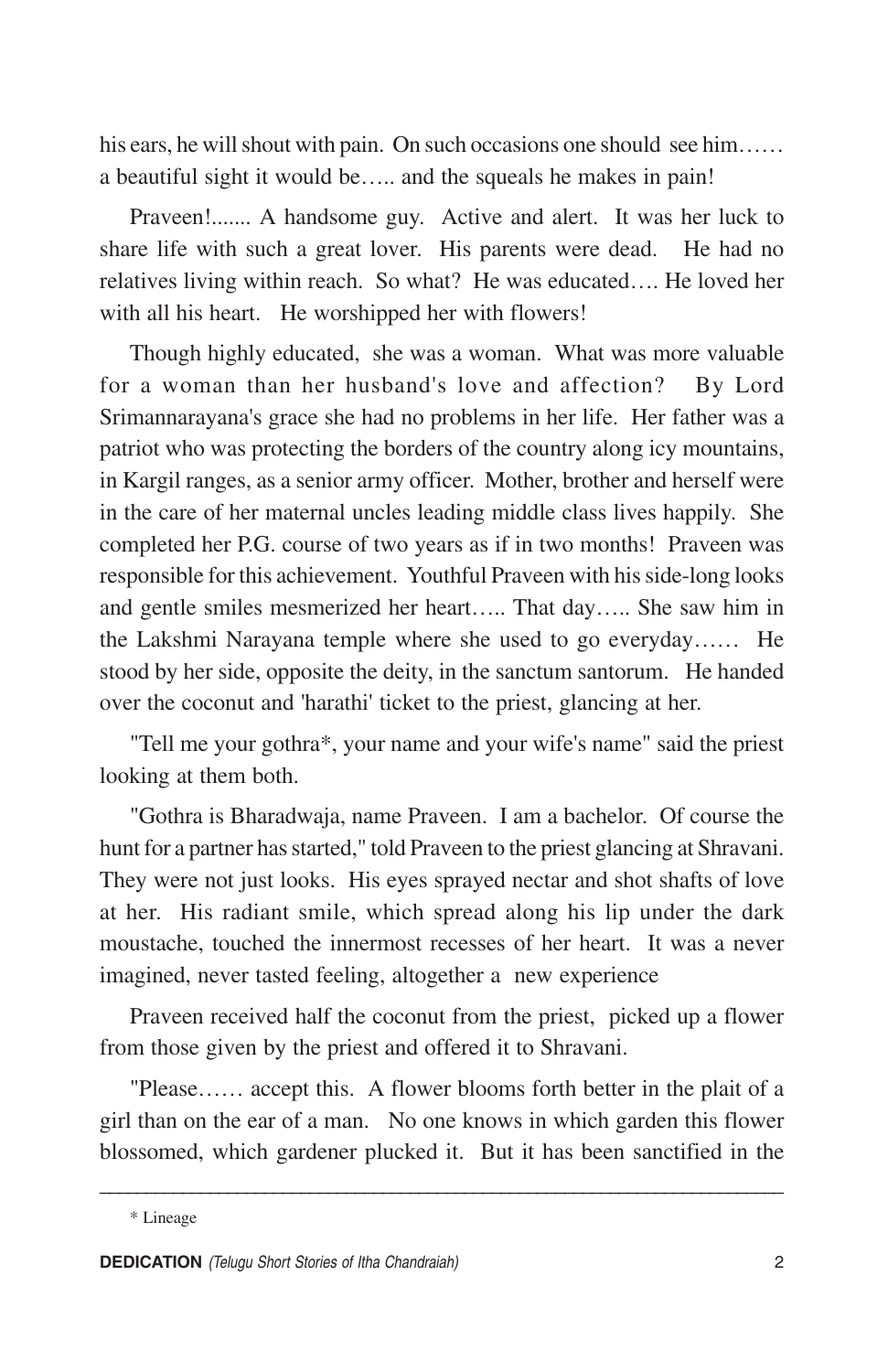worship of the Lord. Give me the privilege of adorning your plait with it." Praveen spoke to Shravani politely.

Oh! how poetic! She could not say 'no' .

"Eai, Shravani!" Her roommate pulled her holding her hand. "If we go late to the hostel we will miss our breakfast and miss the lecture too…. Get along !"

Next Saturday she saw him in the temple.

"Namasthe, I am Praveen. I am the proprietor of the electronics shop in the main market", said Praveen greeting her with folded hands. Cultured Shravani returned his greeting and introduced herself to him.

She did not imagine, let alone dream, that the simple acquaintance would act as the seed of love, sprout, strike a bud and grow into a big tree…. leading to marriage.

Yes, that was the truth! People recognize the presence of god only when un- expected things happened. If all things happen as expected, man will grow greater than God!

The Srimannarayana Mandir, constructed at a cost of crores of rupees, the most sought after temple by devotees, was a renowned cultural centre, a place of spiritual regeneration. There were beautiful sculptures chistled all round the temple which were in no way inferior to Ajantha and Elora art. The Lord, like a magnet, attracted devotees from all the four corners of the country. It was her luck and fortune that the P.G. hostel was situated so near such a great temple. Her mother who would not touch even water before completing her daily pooja, was her ideal and model. Perhaps that was the reason why she felt a special liking for Praveen who visited the temple every day.

How happy was her father who came to her after his retirement to take her back home when she was with child for the first time for the 'seemantham'\* ceremony! How great a conversationalist was Praveen!

"Babu! You should attend the 'seemantham' ceremony without fail." \_\_\_\_\_\_\_\_\_\_\_\_\_\_\_\_\_\_\_\_\_\_\_\_\_\_\_\_\_\_\_\_\_\_\_\_\_\_\_\_\_\_\_\_\_\_\_\_\_\_\_\_\_\_\_\_\_\_\_\_\_\_\_\_\_\_\_\_\_\_\_\_\_\_\_

<sup>\*</sup> A ceremony performed at the time of first pregnancy.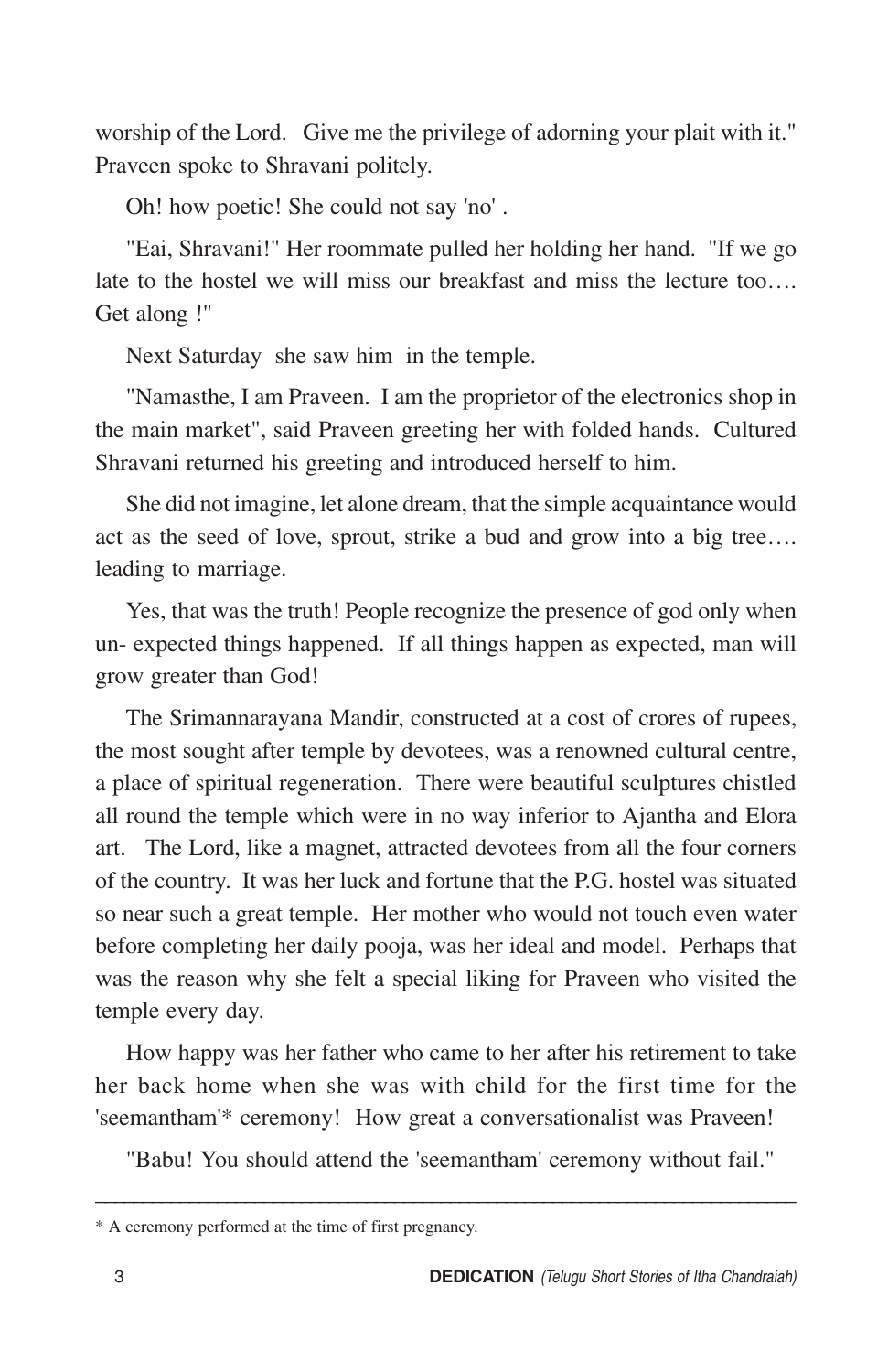"What is it, father-in-law! Should I come alone?"

"Not so, dear son-in-law! You must come with family and friends and bless the son to be born with all your heart and accept the hospitality I extend to you all with good grace….."

How loudly Praveen laughed hearing her father's words!

Father indulged in such long dialogues when he was in a happy mood.

"You have a great command over the literary language" said Praveen, controlling his laughter. "Believe me if I say you look like a young man of twenty five. Who was it that retired you from service so early? They should be taken to task", concluded Praveen.

The whole house reverberated with the hearty laughter of all the three of us.

Praveen turned up to attend the 'seemantham' ceremony keeping his word accompanied by his friends, John and Imbrahim.

How noble minded were John and Ibrahim! "That is not it sister!"….. "It is like this sister!," the two treated her as their own sister affectionately.

They were both employed in a private company and moved about a great deal. Yet they managed to spend some time with Praveen every week.

The three friends moved around the house happily. They spoke with all relatives and now their hearts with their talk. They cracked jokes and made father and mother also laugh and enlivened the 'seemantham' ceremony with their presence.

Next day before they left. "Praveen! Sister will stay here till she is delivered of her baby. If she is with you she will be asked to do all the work by you", said John.

'Oh God! Could I live alone leaving Praveen for so many days!' Shravani felt worried.

"Nothing doing! What will happen to us if sister stays away here for such a long time? Sister cooks divinely. If we do not taste the manna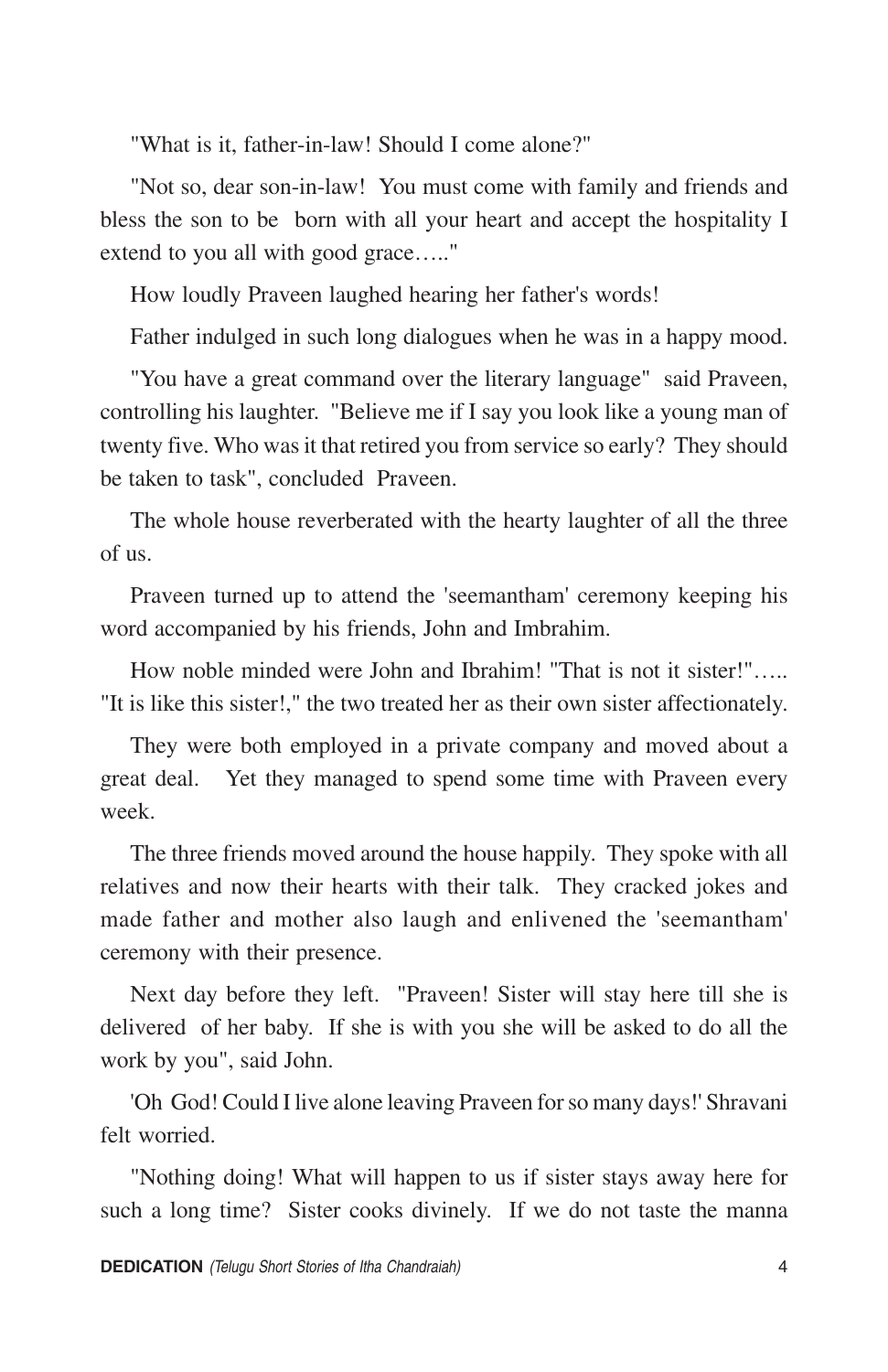cooked by her at least once a week, will we not wither away like dried brinjals? Let her stay here for some days, not till her delivery." Ibrahim suggested his alternative.

 "Okay, she will stay here for a week" agreed Praveen observing her father's reaction.

"Sorry, babu! Let her stay here for two or three weeks," father interfered. We have to go to Delhi for a week or so shortly. We will leave for Delhi and send Shravani to you. After we return from Delhi I will send her mother. She will stay with you for a month and then bring Shravani for the delivery." Father announced the time-table.

"It is okay, father. I was not born to enjoy the love and affection of my parents. I see them in you both….. By the way, during the time Shravani is here, I will visit her at least once a week…." Praveen's voice went hoarse.

"If you are so much devoted to your in-laws, you may forget us!" John joked.

"Nothing happens if he forgets us. We have our sister. If he ignores us he may have to forego food and starve." Ibrahim dismissed the possibility of Praveen forgetting them. Every one was happy with the sentiments expressed.

"It is our fortune to find a son-in-law like you, Babu."

Shravani felt elated at the words of her father who generally did not praise others easily.

Before leaving, Praveen, John and Ibrahim exchanged glances and smiled while whispering something among themselves in their conversation. Shravani's looks were directed only on Praveen.

"I will be eagerly waiting for you like the nightingale that awaits the October showers, Shravani!" Praveen said and bade her good-bye with his eyes.

My husband is an expert in using the language, true to his name. Shravani's heart beats quivered her lips.

X X X X X X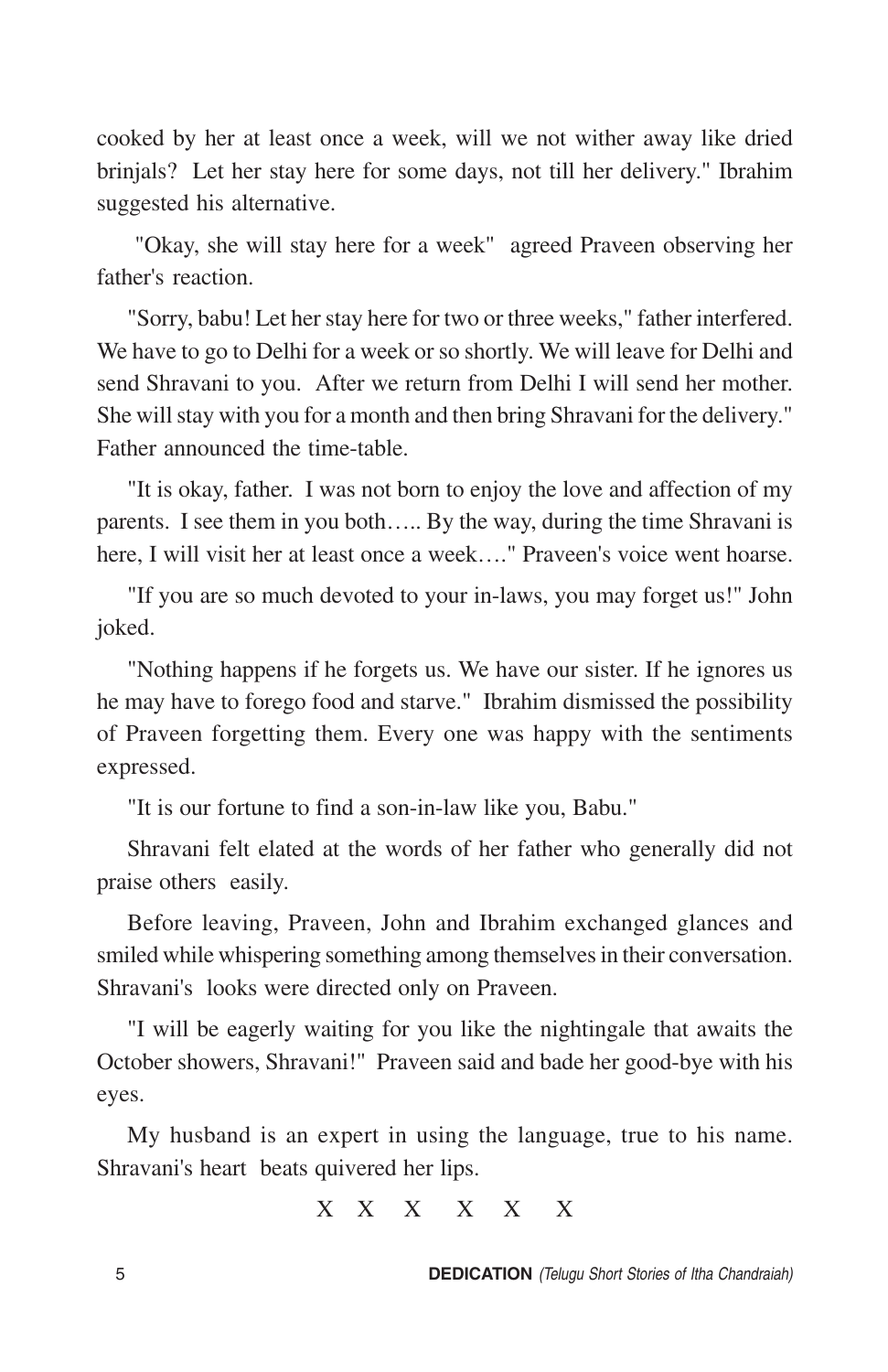The engine whistled announcing the station's proximity.

"How far are you going, young lady?" the woman sitting opposite Shravani asked. Her broad forehead had a red bindi and the pearl nose stud sparkled.

The train was shedding speed like a cricketer who was tired after fielding the whole day.

 "I am asking you…….. where should you get off ?" The lady held Shravani's arm and shook her.

"Me ? …….." Shravani told her destination to the woman adjusting the pallu of her saree.

"Is that so ?...... Then we are nearing that station!"

 "Yes, Yes." Shravani pulled out the suitcase from beneath the seat and held it. She saw Praveen's image in her mind.

……… It was a Sunday! Her lord would be at home. She must go quickly and imprison him in her embrace……. Her heartbeats gave out their smiles.

Even before she could reach her house, getting off the auto, the sweet welcoming words of Praveen….. pleasant chat…… pleasantries…… many other sweet nothings filled her mind.

The house was not locked. That means Praveen was at home! She walked in quickly. Her mind propelled her forward….. She placed the suitcase on the chest of drawers and walked into the bedroom. Praveen was not there. She came out and was about to enter the next room. The door was a-jar a little. Praveen was talking to someone. She stopped.

Who was in the room? What was being said? Curiosity led her to the window. She could see everything from the window. She could hear the words clearly….. Her lord was drinking liquor with John and Ibrahim.

On the small table half empty bottles. Beside it an unopened full bottle. A plate with chips on one side….. Chicken fry on the other.

"Arre Ibrahim! Our Praveen has very strange thoughts!" John sipped whisky and chewed the chicken fry. "He did not heed my suggestion to